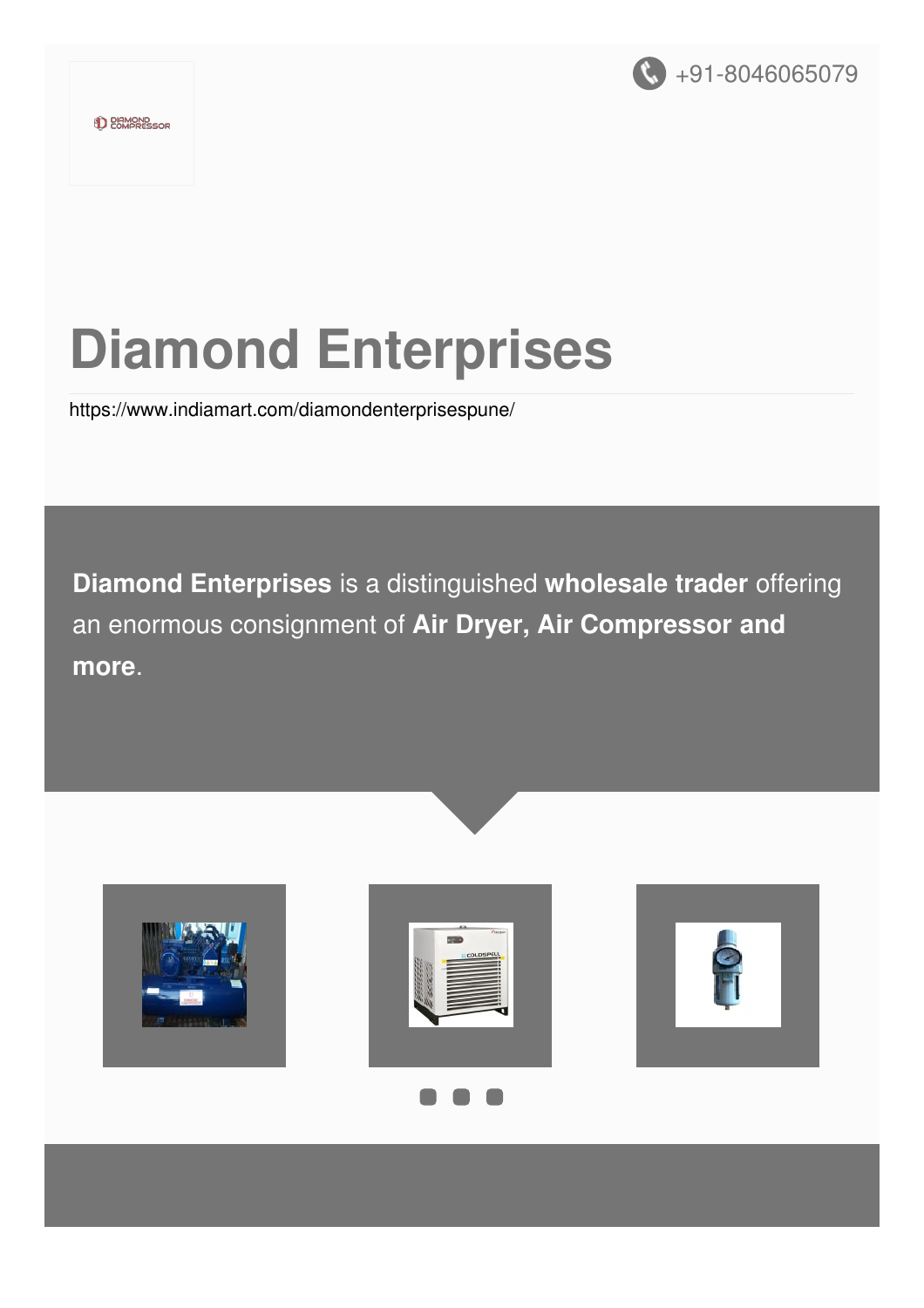### About Us

Incepted in **2019, Diamond Enterprises** is a distinguished **wholesale trader** offering an enormous consignment of **Air Dryer, Air Compressor and more**. Immensely acclaimed in the industry owing to their preciseness, these are presented by us in standard forms to our clients. These are inspected sternly to retain their optimum quality.

Under the administration of our guide **Ashwini Binnar (Proprietor)**, we have garnered a reputed position in this highly competitive industry.

#### **For more information, please visit**

<https://www.indiamart.com/diamondenterprisespune/profile.html>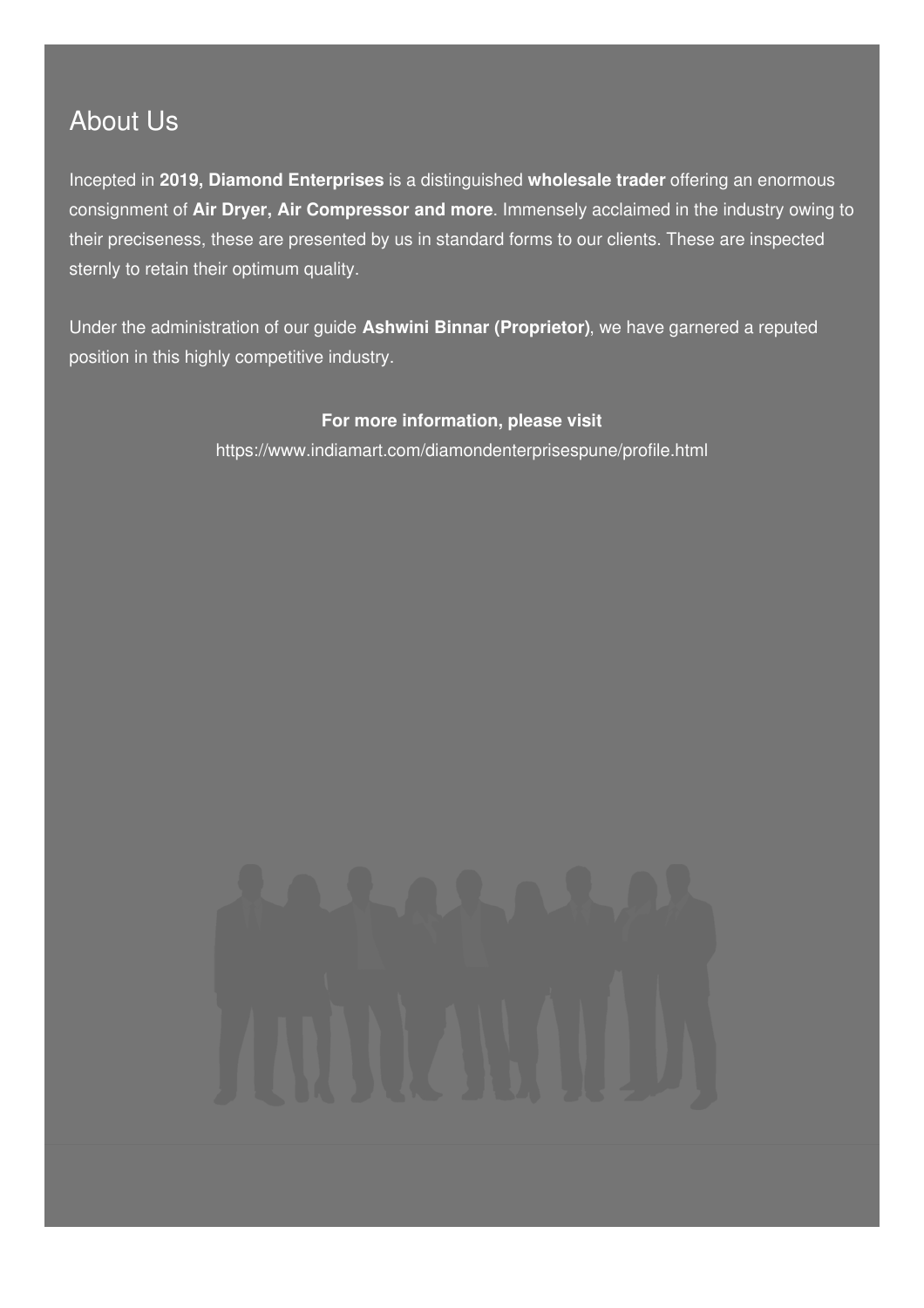#### **AIR COMPRESSORS**



**DIAMOND Reciprocating** Lubricated Air Compressor



**Screw Air Compressor** 



Air Compressor



Dental Oil Free Air Compressor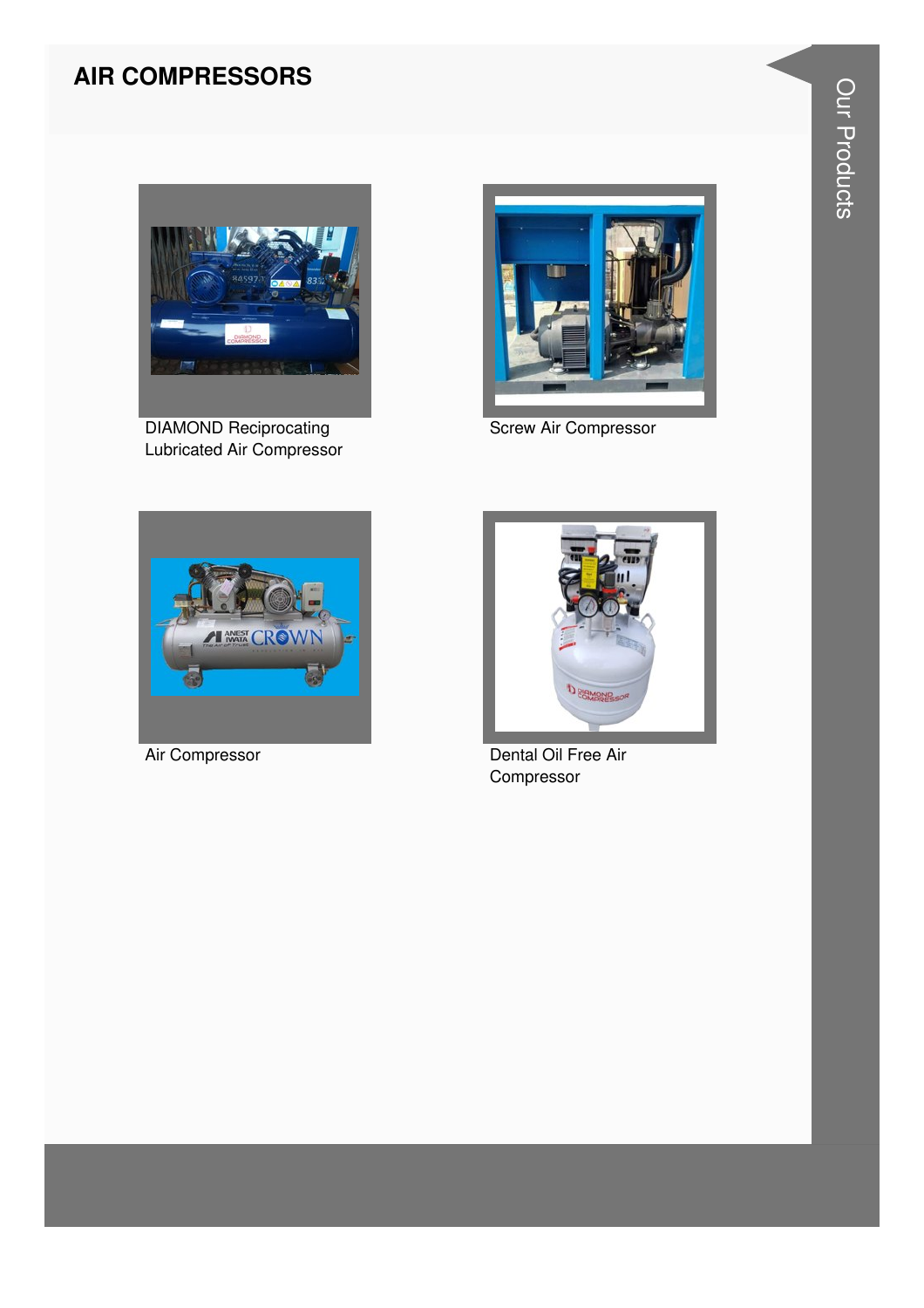#### **OTHER PRODUCTS:**



Two Stage Air Compressor



Coldspell 20 Refrigeration Compressed Air Dryer



**Trident Dryspell Plus 10** Heatless Air Dryer



Moisture Separator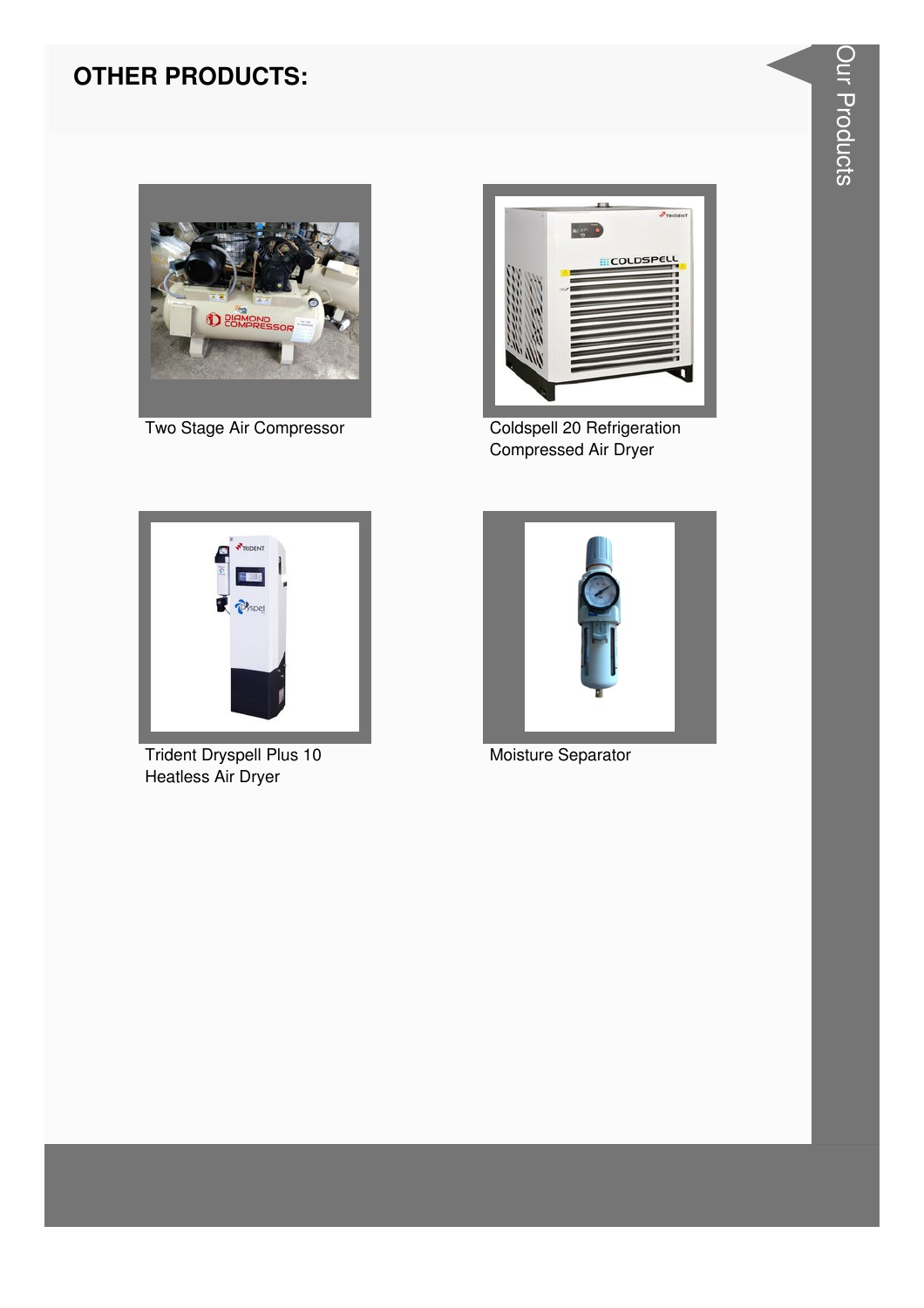### **OTHER PRODUCTS:**



**Pneumatic Stapler** 



Two Stage Air Compressor



**Diamond Screw Air** compressor



Air Compressor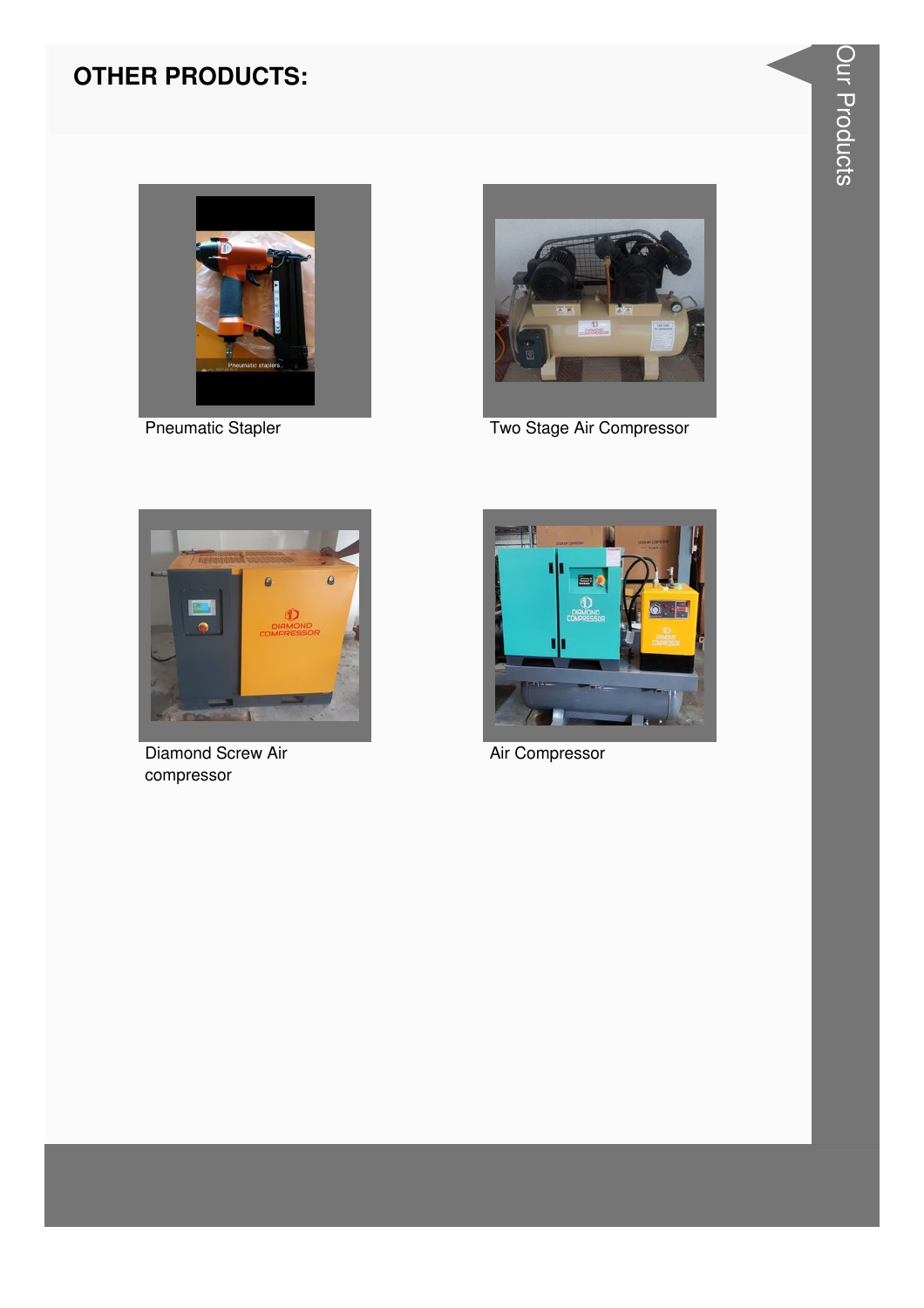#### **OTHER PRODUCTS:**



Mild Steel Cutting Wheel



Oifree Silent Portable Air Compressor



Pu Tube



**Pneumatic Male Connector**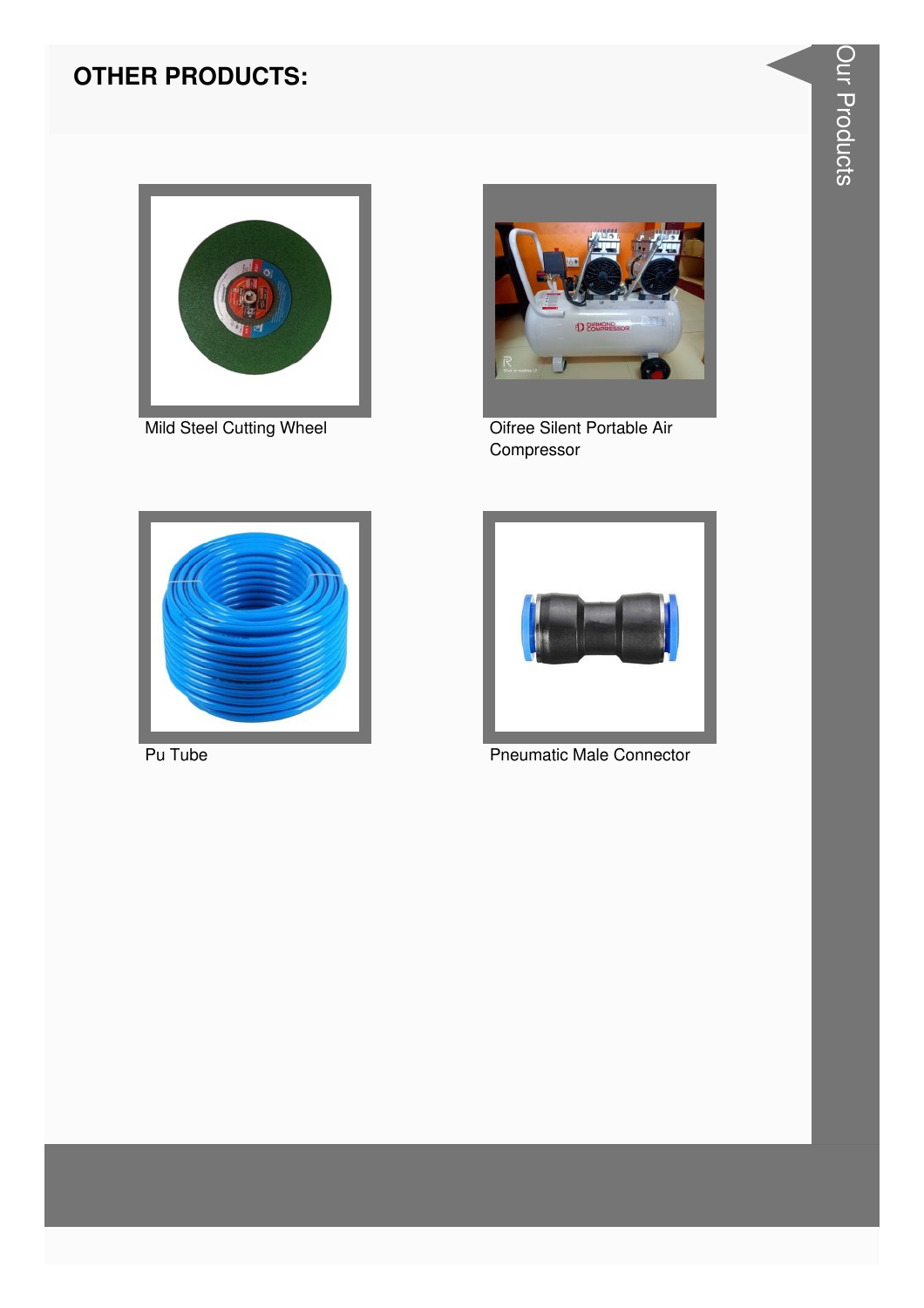## Factsheet

| Year of Establishment            | : 2019           |
|----------------------------------|------------------|
| <b>Nature of Business</b>        | : Manufacturer   |
| <b>Total Number of Employees</b> | : Upto 10 People |